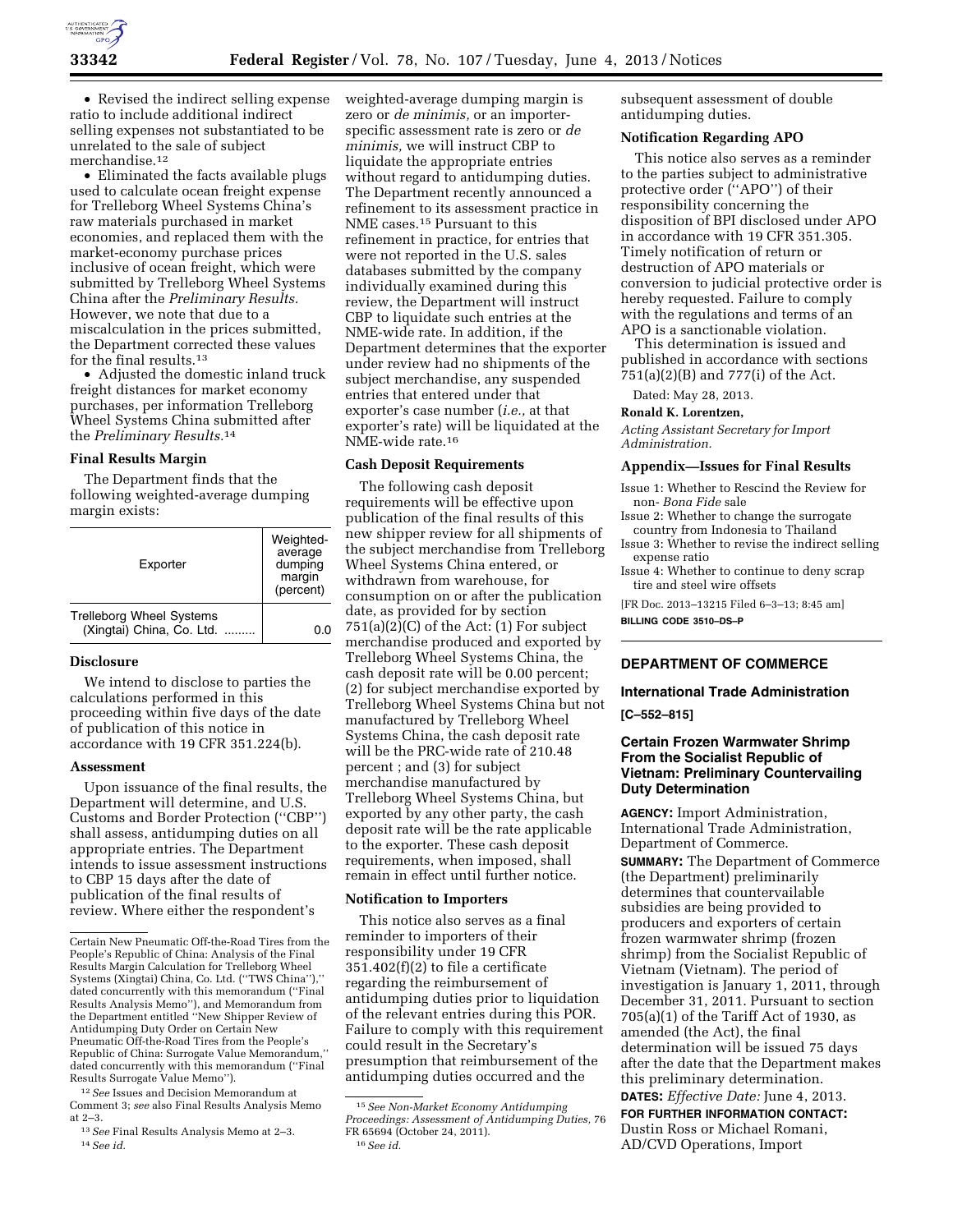Administration, International Trade Administration, U.S. Department of Commerce, 14th Street and Constitution Avenue NW., Washington, DC 20230; telephone: (202) 482–0747 and (202) 482–0198, respectively.

## **SUPPLEMENTARY INFORMATION:**

### **Scope of the Investigation**

The products covered by this investigation are certain frozen warmwater shrimp and prawns, whether wild-caught (ocean harvested) or farm-raised (produced by aquaculture), head-on or head-off, shellon or peeled, tail-on or tail-off, deveined or not deveined, cooked or raw, or otherwise processed in frozen form, regardless of size. For a complete description of the scope of the investigation, *see* Appendix 1 to this notice.

#### **Methodology**

The Department is conducting this countervailing duty (CVD) investigation in accordance with section 701 of the Act. For a full description of the methodology underlying our preliminary conclusions, *see* the Preliminary Decision Memorandum.1 The Preliminary Decision Memorandum is a public document and is on file electronically via Import Administration's Antidumping and Countervailing Duty Centralized Electronic Service System (IA ACCESS). IA ACCESS is available to registered users at *[http://iaaccess.trade.gov,](http://iaaccess.trade.gov)* and is available to all parties in the Central Records Unit, Room 7046 of the main Department of Commerce building. In addition, a complete version of the Preliminary Decision Memorandum can be accessed directly on the Internet at *[http://www.trade.gov/ia/.](http://www.trade.gov/ia/)* The signed Preliminary Decision Memorandum and the electronic versions of the Preliminary Decision Memorandum are identical in content.

In accordance with section 703(d)(1)(A)(i) of the Act, we calculated a CVD rate for each individually investigated producer/exporter of the subject merchandise. For companies not individually investigated, we have calculated an average rate as described in the Preliminary Decision Memorandum.

## **Preliminary Determination and Suspension of Liquidation**

We preliminarily determine the countervailable subsidy rates to be:

| Company                      | Subsidy<br>rate<br>(percent) |
|------------------------------|------------------------------|
| Minh Qui Seafoods Co. Ltd    | 5.08                         |
| Nha Trang Seaproduct Company | 7.05                         |
| All Others                   | 6.07                         |

In accordance with sections  $703(d)(1)(B)$  and  $(2)$  of the Act, we are directing U.S. Customs and Border Protection to suspend liquidation of all entries of frozen shrimp from Vietnam that are entered, or withdrawn from warehouse, for consumption on or after the date of the publication of this notice in the **Federal Register**, and to require a cash deposit for such entries of merchandise in the amounts indicated above.

#### **Disclosure and Public Comment**

The Department intends to disclose to interested parties the calculations performed in connection with this preliminary determination within five days of announcement of its public announcement.2 Interested parties may submit case and rebuttal briefs. For a schedule of the deadlines for filing case briefs, rebuttal briefs, and hearing requests, *see* the Preliminary Decision Memorandum.

This determination is issued and published pursuant to sections 703(f) and 777(i) of the Act.

Dated: May 28, 2013.

#### **Ronald K. Lorentzen,**

*Acting Assistant Secretary for Import Administration.* 

# **Appendix 1**

#### **Scope of the Investigation**

The products covered by this investigation are certain frozen warmwater shrimp and prawns, whether wild-caught (ocean harvested) or farm-raised (produced by aquaculture), head-on or head-off, shell-on or peeled, tail-on or tail-off,3 deveined or not deveined, cooked or raw, or otherwise processed in frozen form, regardless of size.

The frozen warmwater shrimp and prawn products included in the scope, regardless of definitions in the Harmonized Tariff Schedule of the United States (''HTSUS''), are products which are processed from warmwater shrimp and prawns through freezing and which are sold in any count size.

The products described above may be processed from any species of warmwater shrimp and prawns. Warmwater shrimp and

prawns are generally classified in, but are not limited to, the *Penaeidae* family. Some examples of the farmed and wild-caught warmwater species include, but are not limited to, whiteleg shrimp (*Penaeus vannemei*), banana prawn (*Penaeus merguiensis*), fleshy prawn (*Penaeus chinensis*), giant river prawn (*Macrobrachium rosenbergii*), giant tiger prawn (*Penaeus monodon*), redspotted shrimp (*Penaeus brasiliensis*), southern brown shrimp (*Penaeus subtilis*), southern pink shrimp (*Penaeus notialis*), southern rough shrimp (*Trachypenaeus curvirostris*), southern white shrimp (*Penaeus schmitti*), blue shrimp (*Penaeus stylirostris*), western white shrimp (*Penaeus occidentalis*), and Indian white prawn (*Penaeus indicus*).

Frozen shrimp and prawns that are packed with marinade, spices or sauce are included in the scope. In addition, food preparations (including dusted shrimp), which are not ''prepared meals,'' that contain more than 20 percent by weight of shrimp or prawn are also included in the scope.

Excluded from the scope are: (1) Breaded shrimp and prawns; (2) shrimp and prawns generally classified in the *Pandalidae* family and commonly referred to as coldwater shrimp, in any state of processing; (3) fresh shrimp and prawns whether shell-on or peeled; (4) shrimp and prawns in prepared meals; (5) dried shrimp and prawns; (6) canned warmwater shrimp and prawns; and (7) certain ''battered shrimp'' (see below).

'Battered shrimp'' is a shrimp-based product: (1) That is produced from fresh (or thawed-from-frozen) and peeled shrimp; (2) to which a ''dusting''' layer of rice or wheat flour of at least 95 percent purity has been applied; (3) with the entire surface of the shrimp flesh thoroughly and evenly coated with the flour; (4) with the non-shrimp content of the end product constituting between four and 10 percent of the product's total weight after being dusted, but prior to being frozen; and (5) that is subjected to individually quick frozen (''IQF'') freezing immediately after application of the dusting layer. When dusted in accordance with the definition of dusting above, the battered shrimp product is also coated with a wet viscous layer containing egg and/or milk, and par-fried.

The products included in the scope of this investigation are currently classified under the following HTSUS subheadings: 0306.17.00.03, 0306.17.00.06, 0306.17.00.09, 0306.17.00.12, 0306.17.00.15, 0306.17.00.18, 0306.17.00.21, 0306.17.00.24, 0306.17.00.27, 0306.17.00.40, 1605.21.10.30 and 1605.29.10.10. These HTSUS subheadings are provided for convenience and for customs purposes only and are not dispositive, but rather the written description of the scope is dispositive.

#### **Appendix 2**

#### **List of Topics Discussed in the Preliminary Decision Memorandum**

- 1. Scope Comments
- 2. Scope of the Investigation
- 3. Injury Test
- 4. Application of Countervailing Duty Law to Imports from the Vietnam
- 5. Subsidies Valuation

<sup>1</sup>*See* Memorandum from Christian Marsh, Deputy Assistant Secretary for Antidumping and Countervailing Duty Operations, to Ronald K. Lorentzen, Acting Assistant Secretary for Import Administration regarding ''Decision Memorandum for the Preliminary Determination in the Countervailing Duty Investigation of Certain Frozen Warmwater Shrimp from the Socialist Republic of Vietnam,'' dated concurrently with this notice (Preliminary Decision Memorandum).

<sup>2</sup>*See* 19 CFR 351.224(b).

<sup>&</sup>lt;sup>3</sup> "Tails" in this context means the tail fan, which includes the telson and the uropods.